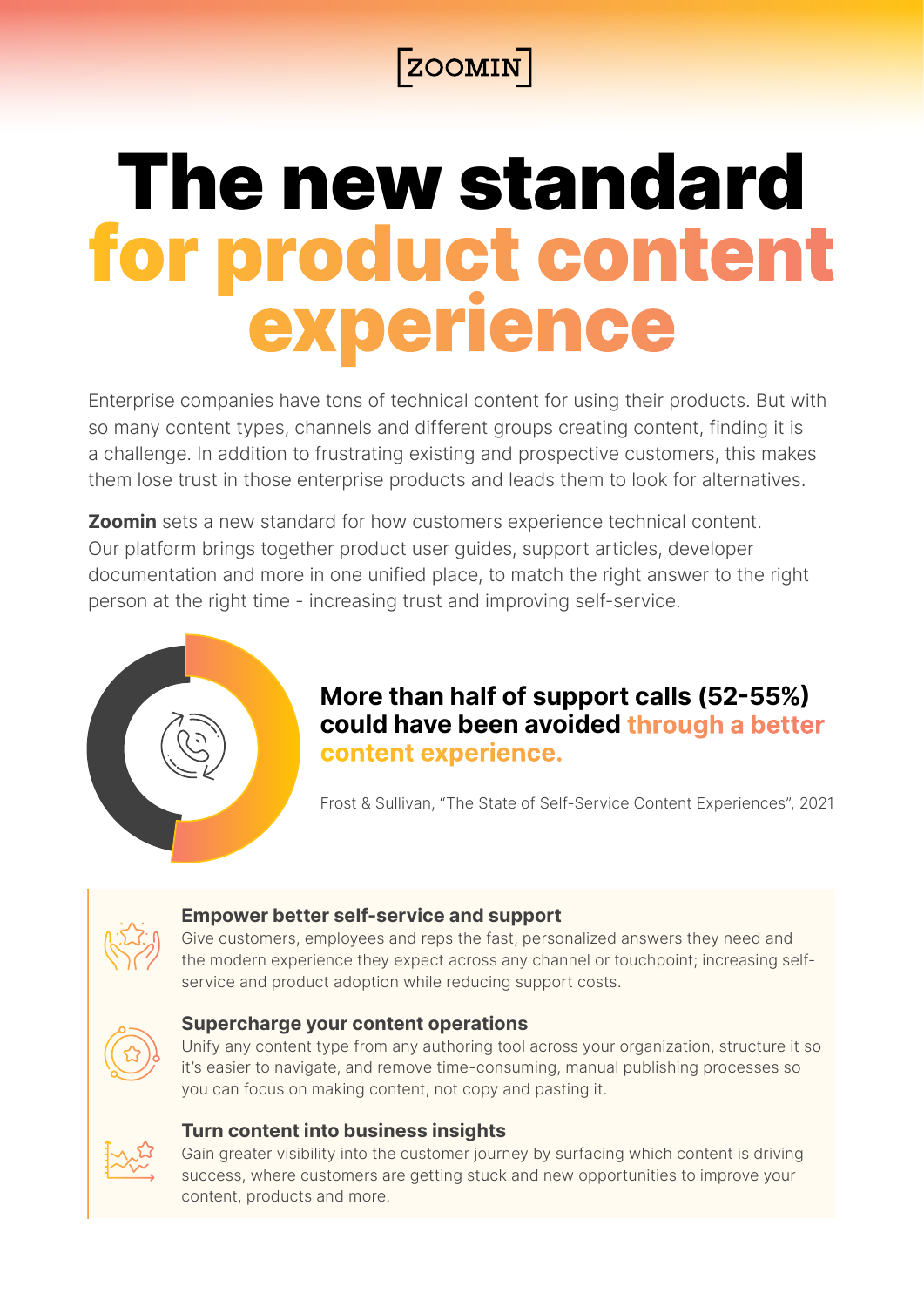

# **Our Solutions**

|                                                       |      |                                          | Legin                                                            |
|-------------------------------------------------------|------|------------------------------------------|------------------------------------------------------------------|
|                                                       |      | Your technical resource center           | ٠                                                                |
| Ó                                                     | Film | $\sim$                                   | $\circ$<br>ö                                                     |
|                                                       |      |                                          |                                                                  |
| Computing                                             |      | Storage                                  | Analytics and Al                                                 |
| <b>Maria Superpressions</b>                           |      | Clederline Storage Systems               | Unitar XC ALand Analytics Suite                                  |
| Sloughod Interconnect                                 |      | Data/Naro/hoofsations1/D                 | ACME Crash Engine                                                |
| <b>Shout a Software</b><br>XC for ins Supercomputers. |      | Assetsvator<br>ACME Viewfor Challer Stor | Units Cliff and Anahelics Suite<br>AdManagement Suite User Quide |
| Clifories Chaire Superstanding                        |      |                                          |                                                                  |

## **Zoomin Documentation Portal**

A branded technical resource center for all vour product content.

 $\rightarrow$  Make it easy for customers to find answers by unifying multiple sources of content into a consistent, easy-to-navigate experience.

 $\rightarrow$  Deliver personalized information for each customer's unique role, version and use case.

 $\rightarrow$  Customize the branding, interface and features of your portal easily with little to no need for IT resources



#### **Zoomin for Salesforce**

Better customer and rep answers within Salesforce Experience Cloud and Service Cloud.

 $\rightarrow$  Create a unified content and support destination with your existing Salesforce .instance

 $\rightarrow$  Increase self-service and reduce avoidable support cases by suggesting related content as a customer is creating a case.

 $\rightarrow$  Improve rep productivity and resolve cases faster by recommending content without the need to search multiple systems or sources.



## **Zoomin In-Product Help**

Context-sensitive help right within your web-<br>based product.

 $\rightarrow$  Increase product usage and adoption by providing answers within your product when and where users need them.

 $\rightarrow$  Surface documentation from any source directly into widgets within your application.

 $\rightarrow$  Improve self-service and user experience with contextually-relevant and up-to-date information, without the need to leave your product.



#### **Zoomin for ServiceNow**

A one-stop-shop for customer and rep questions within ServiceNow Customer Workflow and Agent Workspace.

 $\rightarrow$  Seamlessly integrate all your technical documentation into ServiceNow, giving customers one place for product answers and .assistance

 $\rightarrow$  Reduce support costs and increase satisfaction by giving customers the answers they need before they open a support case.

 $\rightarrow$  Boost productivity and success metrics by delivering the right content to support reps from anywhere it exists in the organization.



Zoomin is a member of the Salesforce Partner Program for Independent Software Vendors.



Zoomin is a ServiceNow Certified App.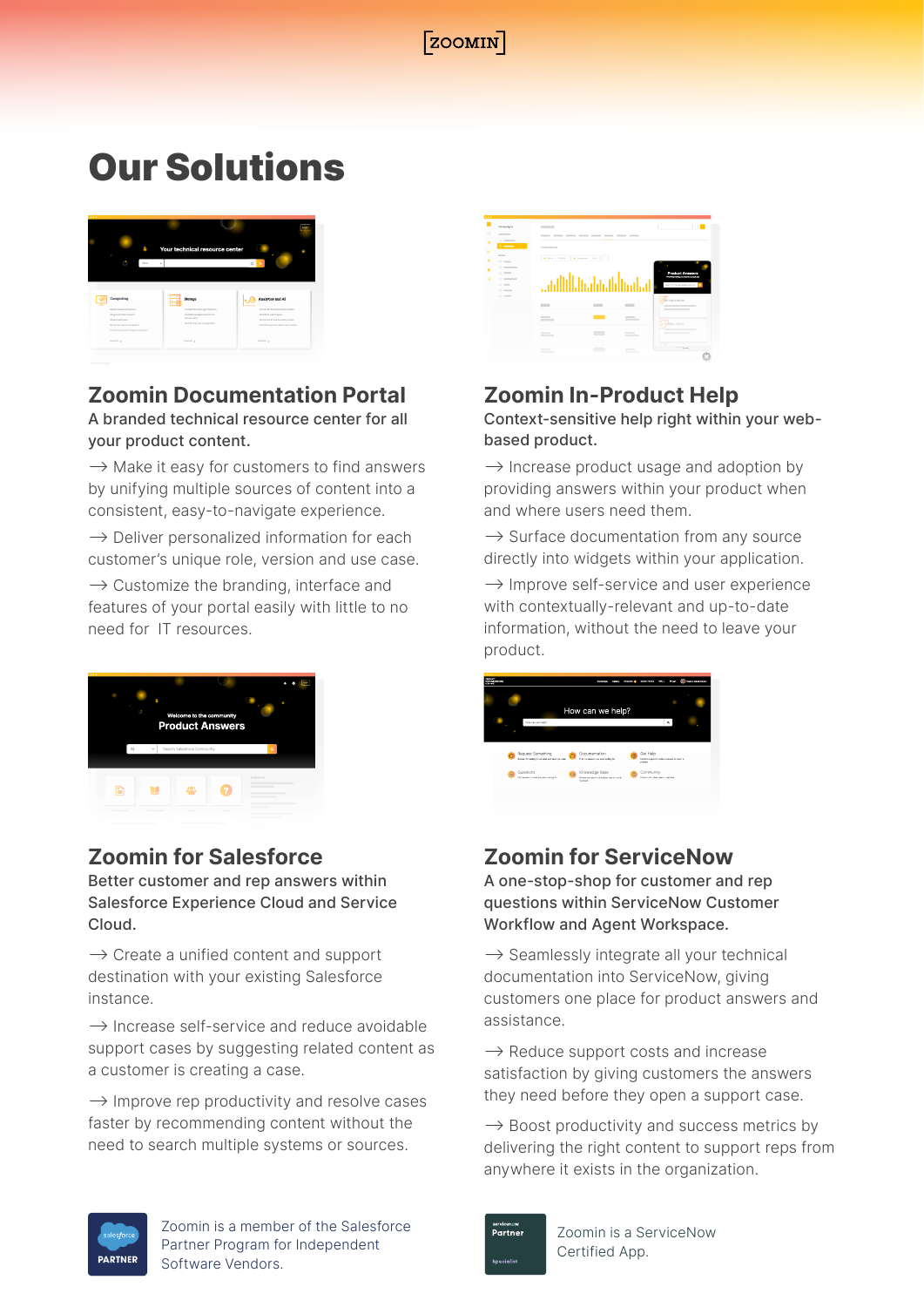$[ZOOMIN]$ 

# Why global enterprises choose Zoomin

#### **Improve customer experience**

Ensure personalized, accurate answers anywhere your customers need them to quickly resolve issues and drive up product adoption.

## **Reduce support costs**

Eliminate avoidable support tickets by giving customers, employees and reps the right answer when and where they need it.

## **Increase efficiency & productivity**

Eliminate time-consuming and manual content delivery by publishing once and delivering everywhere.

## **Modernize your organization**

Minimize the cost and complexity of redundant systems and processes with a consistent, real-time product content delivery platform.



**What's incredible about this project is that it started as a way** to help customers self-serve, but it has grown to become an enterprise resource that directly supports the efforts of the marketing, support, community and R&D departments



**Rick Teplitz,** Documentation and Project Manager imperva